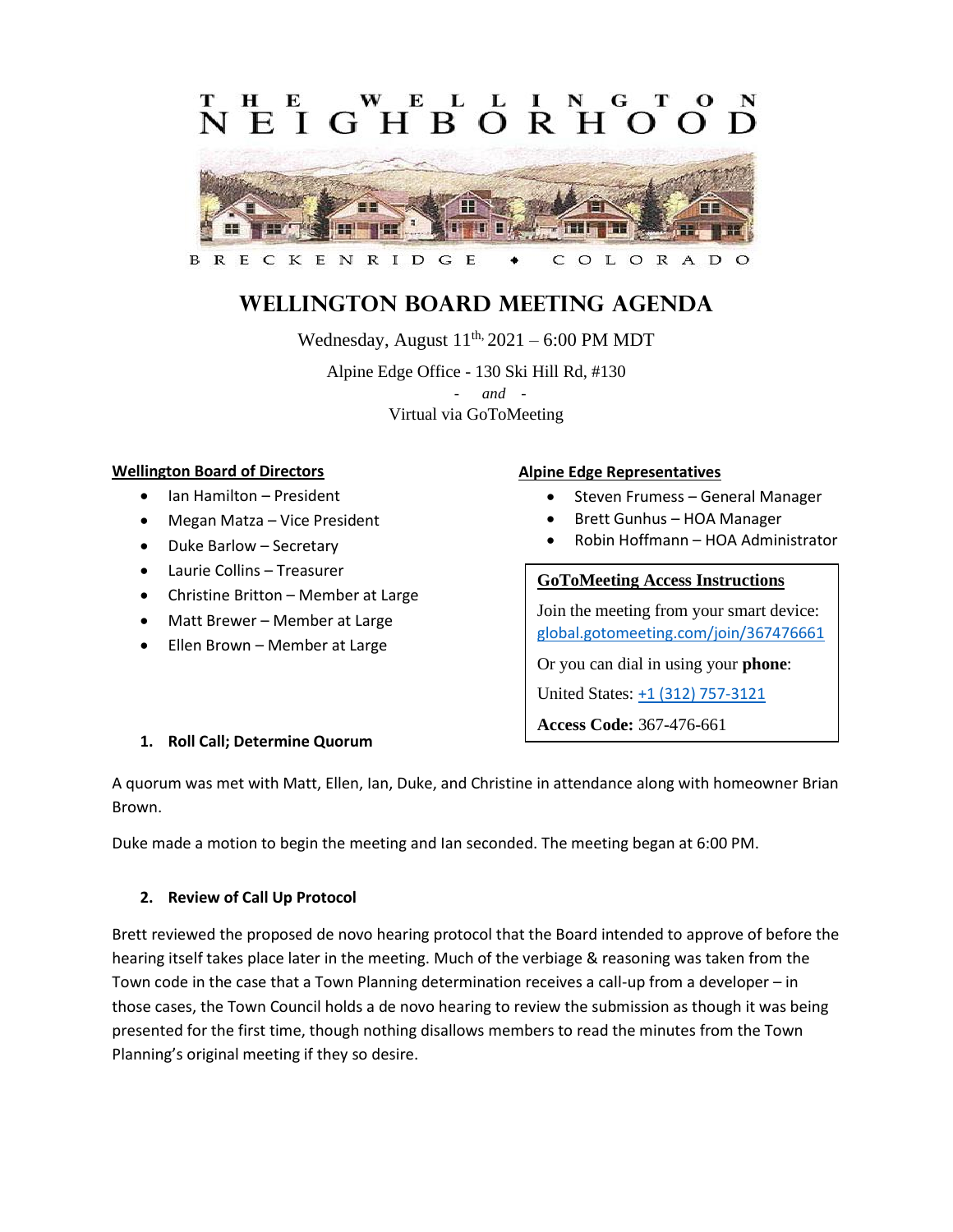Ian, Christine, and Duke stated that they approve of the proposed protocol. Ellen asked if DRC decides or the Board's final decision. Steven explained that the DRC's determination stands until it is called up to the Board of Directors – if the Board comes to their determination, then that decision is final.

Brett specified wherein the Declarations give the Board of Directors their authority. One of those rights is to give the DRC the authority to make determinations on Design Review matters. To be called up in the first place, proposals do have to go through the typical DRC protocol first.

Brett – board determination can take place at or after the meeting. Board can decide if they want to reach out to DRC if they want to, but it is not a requirement. If the majority of Directors at the meeting approve, then it overrides any previous DRC decision. Steven stated that Brett outlined this process very well as he's aware that this hearing will set an Association precedent for these sorts of hearings moving forward.

Brett went on to explain that there will be minutes from these hearings as they are technically Board meetings (though these will likely be held outside of the typical Board meeting schedule & the hearings themselves will likely be the only item on these agendas). Board will give the owner a chance to present their proposal followed by a Q&A led by the Board of Directors. The Board may invite a representative from the DRC as well to answer the more technical or Design Guidelines-related questions. The Board may at any point enter an executive session to deliberate privately & internally. Minutes won't be recorded for executive sessions, though the reason for entering the executive session must be referenced.

Duke – wondering how will board communicate that they will conduct a hearing (detailed process for Board to determine whether a challenge is considered a valid call-up) and asked for further description to be added – "*Up to 60 days to make a formal decision*".

Ian stated that the proposed verbiage seems to cover most issues and leaves power with the DRC in essence, which is desirable as the Board of Directors sees the DRC as the design guidelines experts.

Duke said to make sure de novo is defined and highlighted when that document is published on the website.

Christine made a motion to approve and Ian second. All were in favor & the motion carried (pending the edit referenced earlier - "*up to 60 days to make a formal decision*".

The de novo hearing protocol has been added to the end of this document as an appendix.

# **3. De Novo Hearing – 22 Meadow Lark, Parking Pad**

Brian Brown had called up a DRC determination that did not approve of his full original plan to install a parking pad at 22 Meadow Lark Green.

Brett explained that the DRC had been invited to send a representative to aid in the Q&A portion but that they unfortunately were unavailable to attend this evening.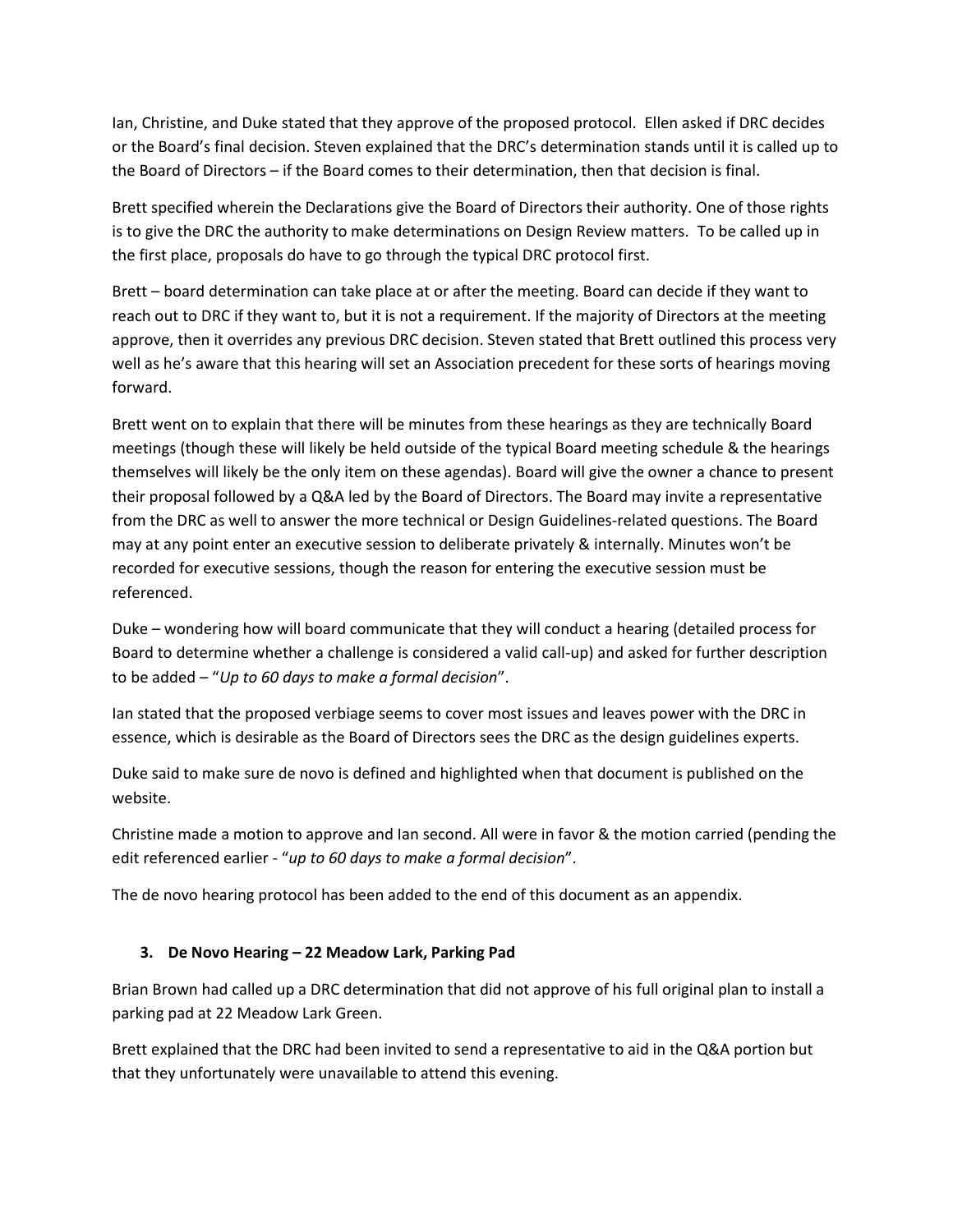# **Presentation of Owner Application**

Brian opened by thanking everyone for taking the time to flesh out the procedure & for hearing his callup. He brought copies of his design review application & passed them out to Board members.

Papers include an application to the Town of Breckenridge dated May 10th, showing a schematic of the existing pad, as well as the new addition proposed which had already been approved by the town. He had received guidance from Town representative & WNA neighbor Shannon Smith as they walked the property together.

Brian asking to install an asphalt parking pad with additional spaces and a walkway to the south side of existing steps as well as some pavers in the schematic for 7' of snow stack area, required by Town code.

#### A. **Question & Answer Session**

Christine asked about asphalt & utility boxes. Brian said the Town approved the pavers & they're fine to drive over. He had proposed mulch, but the Town did not agree and wanted it paved.

Brian pointed out the snow stack areas, which were proportionally large compared to other Wellington properties.

Ian - so 18' will be a double? Why are existing and utilities … additional 7; Brian answered that this makes the double-parking pad the correct size and walkway. Ian – two parallel 24x25 parking spaces paved. Did they care about hard surfaces and soft surfaces? Brian said formulation, can't have more than 70% prop impervious.

Ian – no elevation change? No retaining wall for the look? Brian, slight slope toward alleyway for drainage

Ian, literally all mulch to get paved. Brian said yes. Goes to the border of rock, all mulch gone.

Christine – need for a total of 6 parking spots? Brian – teenager driving, two cars for renters. Guest spots are filled by owners or kids. We would like to have our guest spot. And our daughter has friends that drive.

Ellen – we can help ourselves and the neighborhood with parking. Brian – the hard part in my mind has been getting to this point. If you step back, this should be an easy decision with the criteria the board has set out about parking spaces. The lot is a sufficient size. We fit this on our lot. No structure has to be put on. Also, meeting town requirements. So, looking at it that way, that is a decision.

Ellen – the appeal is timewise. Our second permit we have paid for. Would like to not miss the paving window again.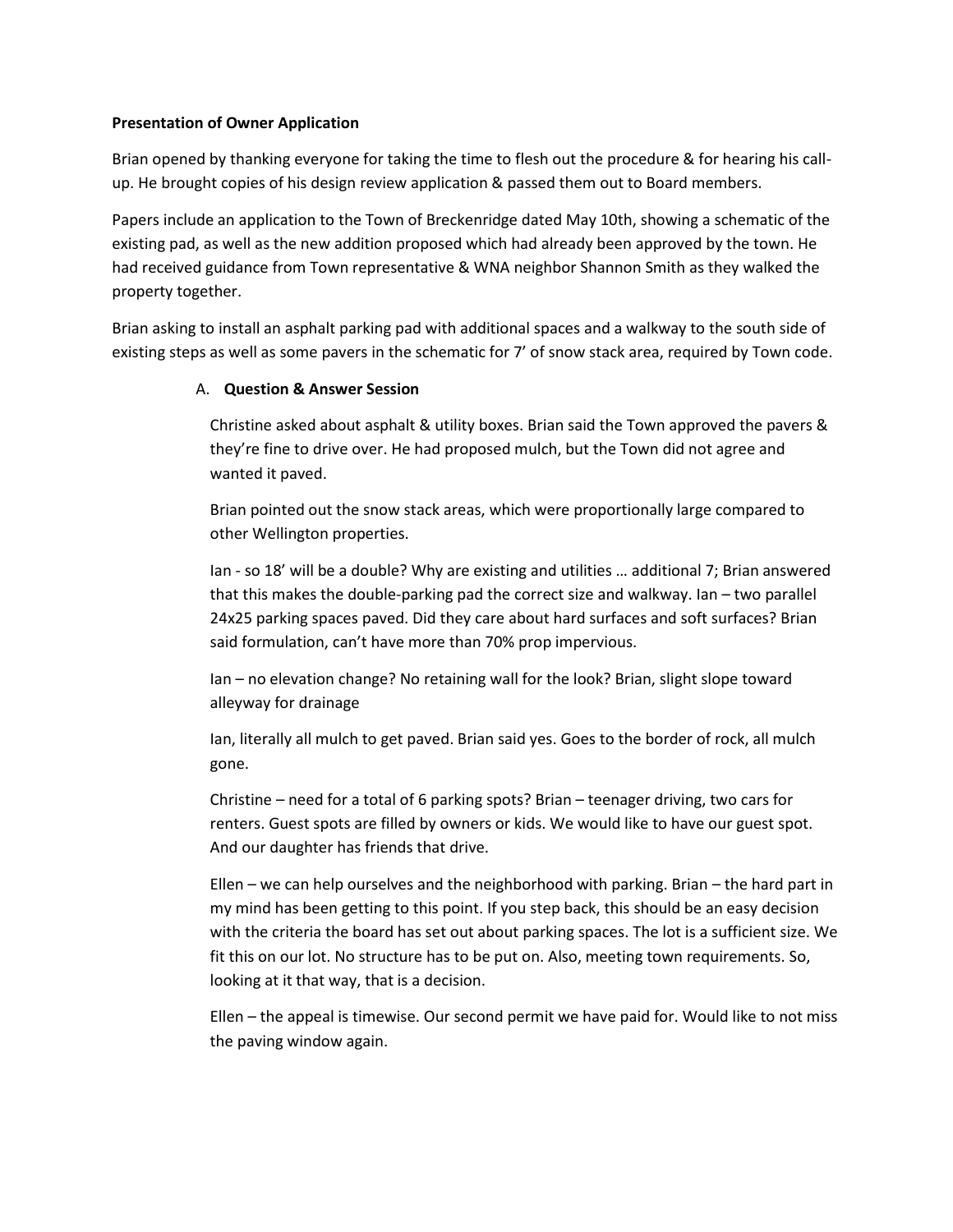# B. Board Deliberation

The right thing to have voting board members here to discuss. This one and going forward. In the end, we need to have regular meetings and minutes. Talk in complete candor. Do we want to figure something out in the future, we can revisit it? Focus on just this application and what we think of it.

We have to look at the app for a parking pad on the face of it.

Also, I think we make sure we are not worrying about the precedent of how the board and DRC interact. Dec interaction and relationship are covered. Leave that out of our vote.

Duke – we are not going into the exec session, but we can have people leave the meeting? Steven – regular meeting open to the public. Exec you can make people leave. Brett said your right to do that. Future hearings and people on the line, we can advise but have to have exec session to happen.

Duke – do we be consistent about the exec session? Steven said that doesn't personalize it. Uniform approach. Brett – board may enter exec decision…

Motion to go into exec session in accordance with CCIOA

**Ian motioned to enter an Executive Session at 6:45 pm, which was seconded by Duke.**

**Duke motioned to exit the Executive Session at 7:23 pm, which was seconded by Ian. All approved.**

There was a motion for a determination on the application for 22 Meadow Lark Green, which was seconded by Duke.

Ian motioned to approve the application with conditions:

1. The area between the existing asphalt parking pad and the proposed pad remains unpaved with a natural surface.

2. The proposed pavers are replaced by asphalt.

3. Approval of these modifications from the Town or reasonable justification to the original approval.

Ian said he would be okay if the town requires pavers but agrees to no asphalt between.

# **4. General Board Comments**

Duke – Is there a Breck Park update? Ian received a reply and it seemed to have incorrect information. Ian redlined, sent to Brett – Brett sent to break park. BP should have a new proposal for us soon.

Steven – Ceres talking to survey irrigation to see who is on common. The survey will cost, but we do not have a proposed amount yet.